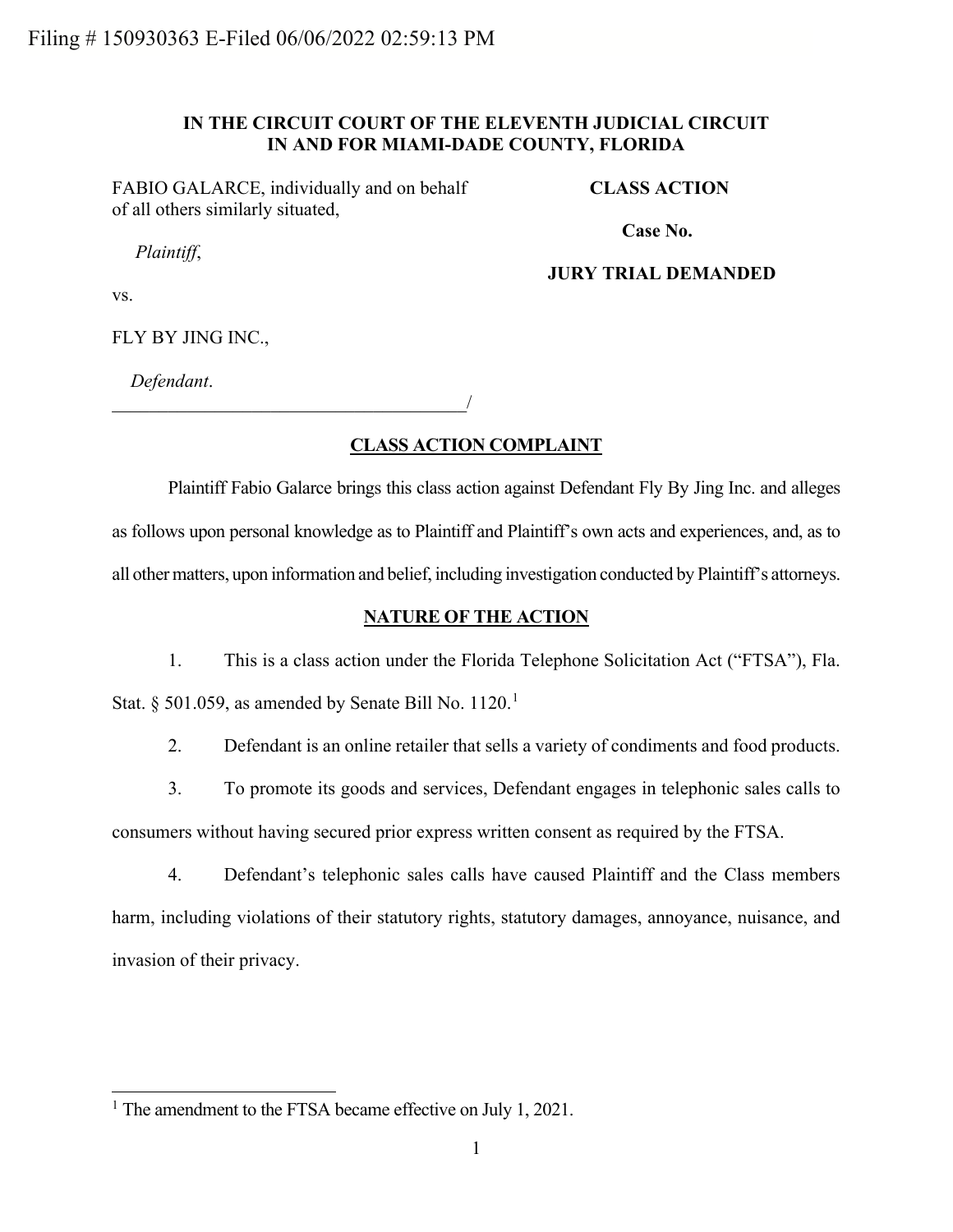5. Through this action, Plaintiff seeks an injunction and statutory damages on behalf of himself and the Class members, as defined below, and any other available legal or equitable remedies resulting from the unlawful actions of Defendant.

### **PARTIES**

6. Plaintiff is, and at all times relevant hereto was, an individual and a "called party" as defined by Fla. Stat. § 501.059(1)(a) in that he was the regular user of telephone number 305- \*\*\*-1323 (the "1323 Number") that received Defendant's telephonic sales calls.

7. Defendant is, and at all times relevant hereto was, a Delaware corporation and a "telephone solicitor" as defined by Fla. Stat. § 501.059(f). Defendant maintains its primary place of business and headquarters in Van Nuys, California. Defendant directs, markets, and provides business activities throughout the State of Florida.

### **JURISDICTION AND VENUE**

8. This Court has subject matter jurisdiction pursuant to Florida Rule of Civil Procedure 1.220 and Fla. Stat. § 26.012(2). The matter in controversy exceeds the sum or value of \$30,000 exclusive of interest, costs, and attorney's fees.

9. Defendant is subject to personal jurisdiction in Florida because this suit arises out of and relates to Defendant's contacts with this state. Defendant made or caused to be made telephonic sales calls into Florida without the requisite prior express written consent in violation of the FTSA. Plaintiff received such calls while residing in and physically present in Miami-Dade Florida.

10. Venue for this action is proper in this Court pursuant to Fla. Stat. § 47.051 because Defendant (1) is a Delaware corporation doing business in this state; and (2) all facts giving rise to this action occurred within this judicial circuit.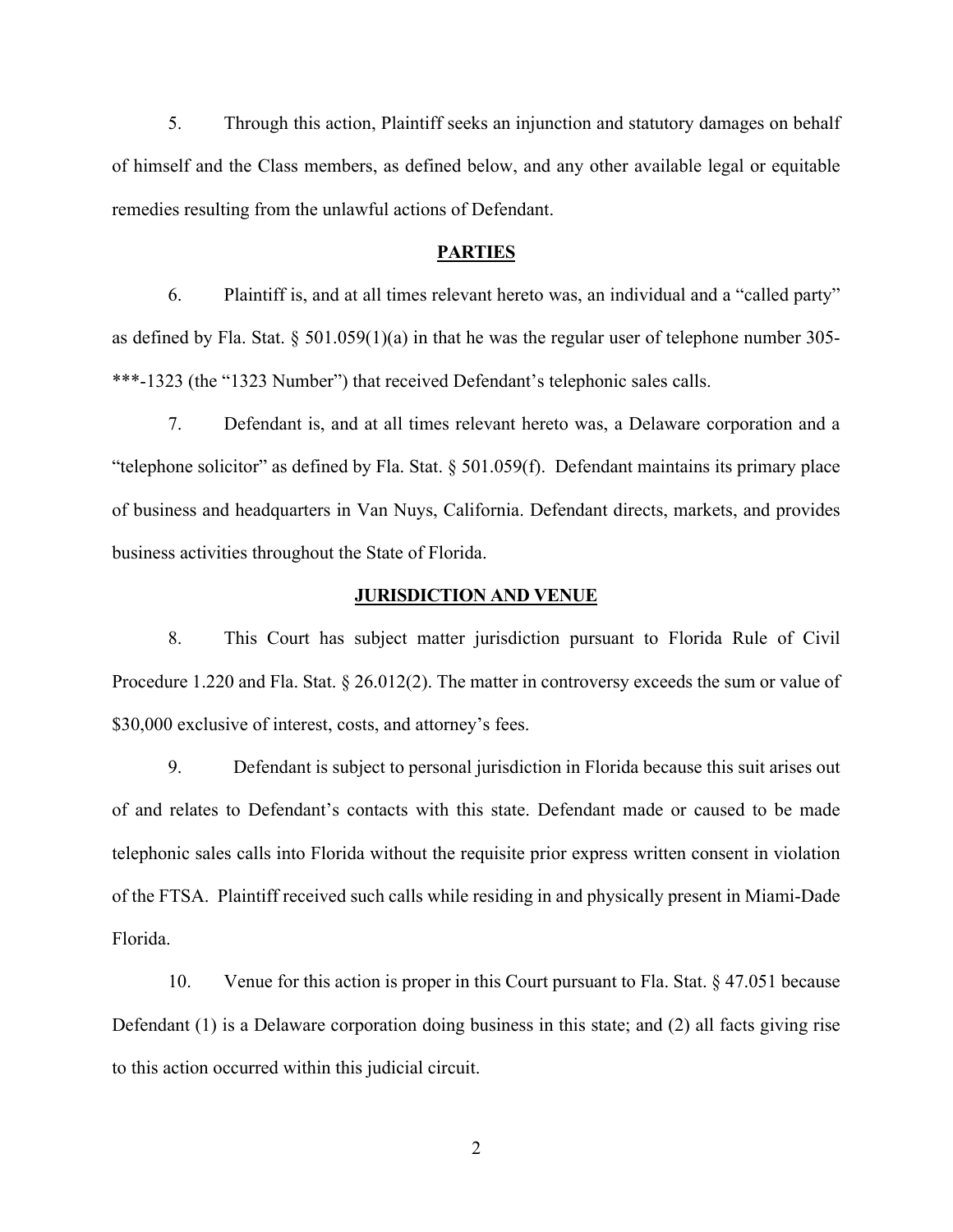# **FACTS**

11. On or about May 3, 2022, Defendant sent the following telephonic sales call to Plaintiff's cellular telephone number:



12. As demonstrated by the above screenshot, the purpose of Defendant's telephonic sales call was to solicit the sale of consumer goods and/or services.

13. Upon information and belief, Defendant caused similar telephonic sales calls to be sent to individuals residing in Florida.

14. Plaintiff is the regular user of the telephone number that received the above telephonic sales call.

15. To transmit the above telephonic sales call, Defendant utilized a computer software system that automatically selected and dialed Plaintiff's and the Class members' telephone numbers.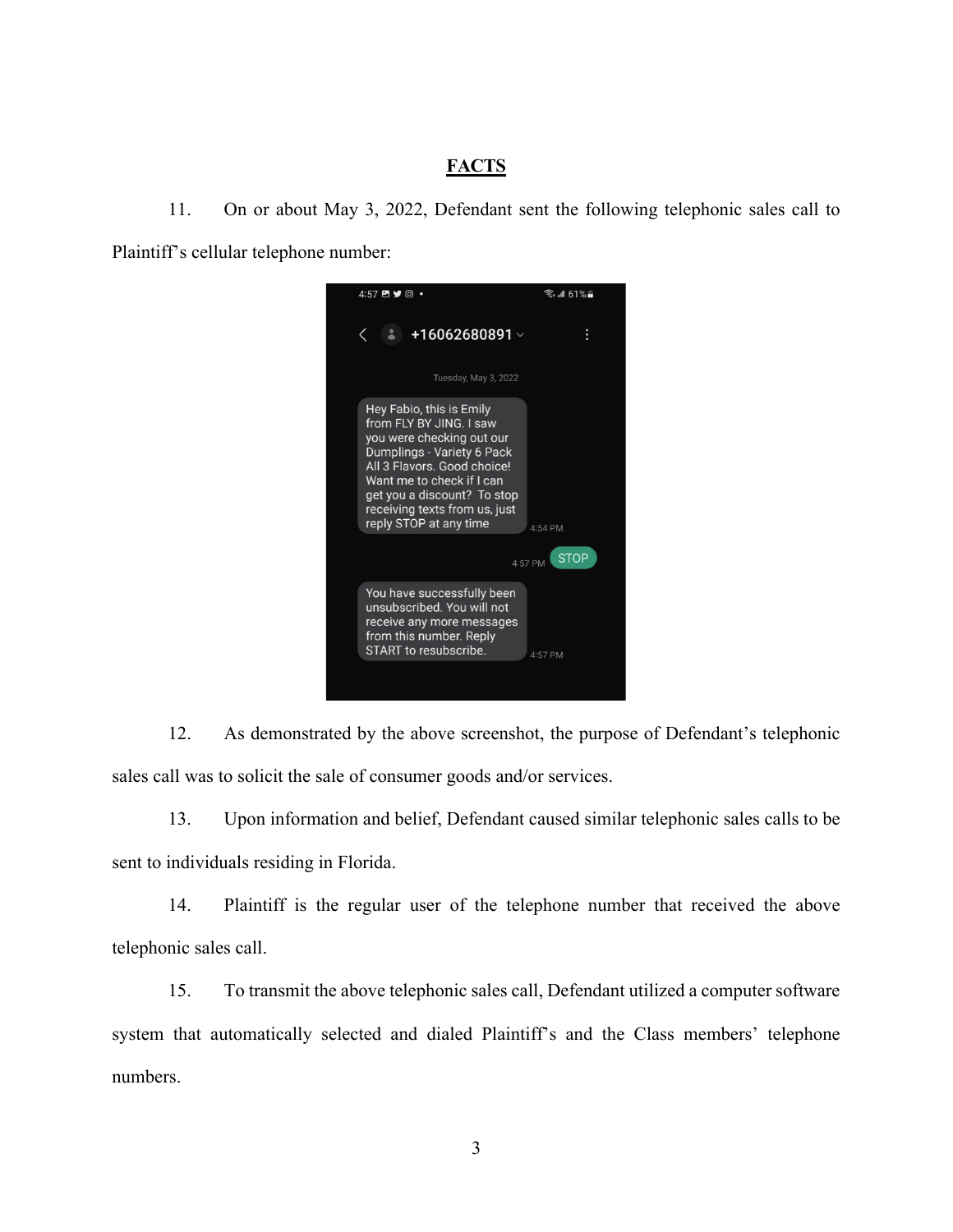16. Plaintiff never provided Defendant with express written consent authorizing Defendant to transmit telephonic sales calls to Plaintiff's cellular telephone number utilizing an automated system for the selection or dialing of telephone numbers.

17. Defendant's telephonic sales call caused Plaintiff and the Class members harm, including statutory damages, inconvenience, invasion of privacy, aggravation, annoyance.

## **CLASS ALLEGATIONS**

### **PROPOSED CLASS**

18. Plaintiff brings this lawsuit as a class action on behalf of himself individually and on behalf of all other similarly situated persons as a class action pursuant to Florida Rule of Civil Procedure 1.220(b)(2) and (b)(3). The "Class" that Plaintiff seeks to represent is defined as:

# **All persons in Florida who, (1) were sent a telephonic sales call regarding Defendant's goods and/or services, (2) using the same equipment or type of equipment utilized to call Plaintiff.**

19. Defendant and its employees or agents are excluded from the Class. Plaintiff does not know the exact number of members in the Class but believes the Class members number in the several thousands, if not more.

### **NUMEROSITY**

20. Upon information and belief, Defendant has placed telephonic sales calls to telephone numbers belonging to thousands of consumers listed throughout Florida without their prior express written consent. The members of the Class, therefore, are believed to be so numerous that joinder of all members is impracticable.

21. The exact number and identities of the Class members are unknown at this time and can be ascertained only through discovery. Identification of the Class members is a matter capable of ministerial determination from Defendant's call records.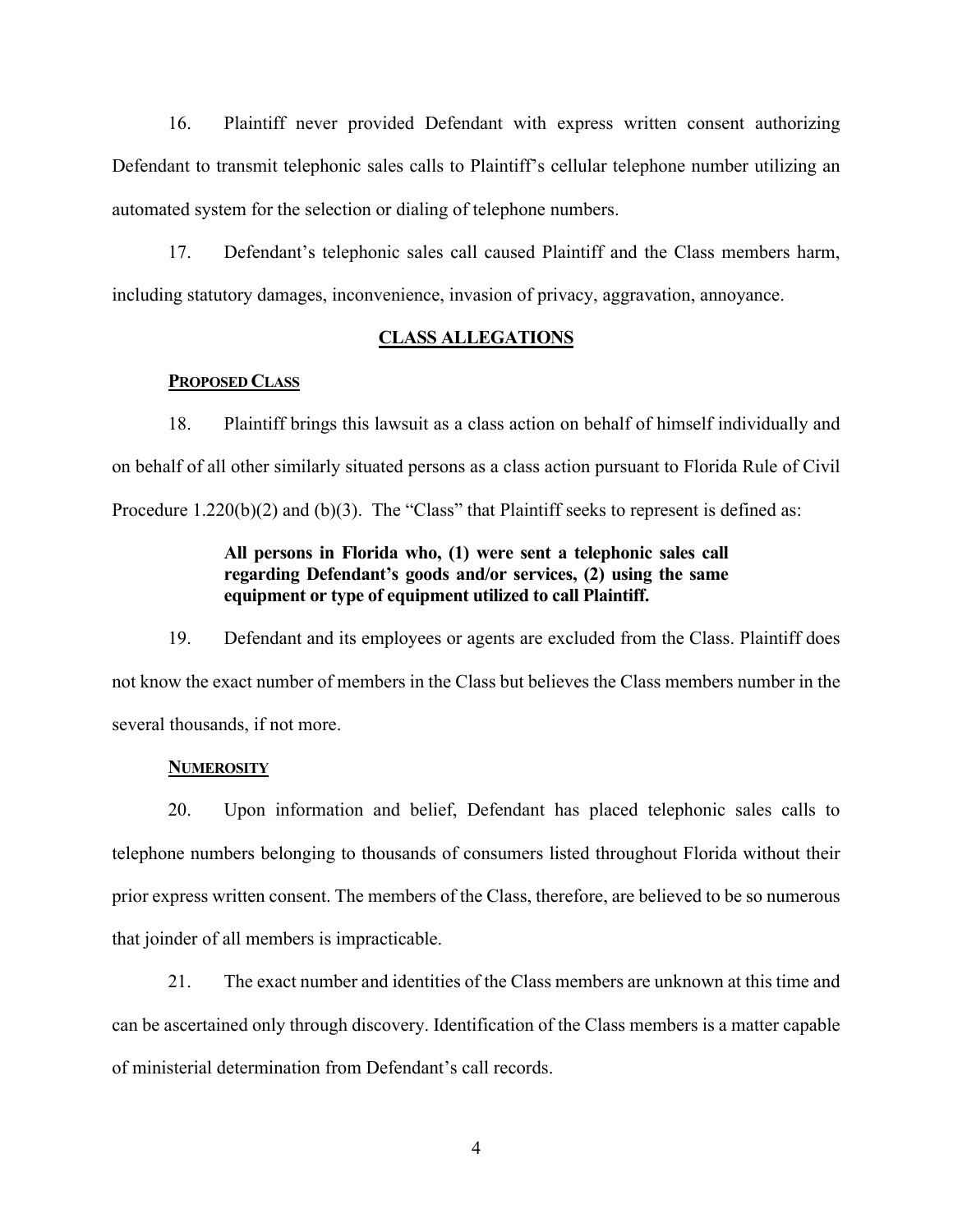## **COMMON QUESTIONS OF LAW AND FACT**

22. There are numerous questions of law and fact common to the Class which predominate over any questions affecting only individual members of the Class. Among the questions of law and fact common to the Class are: [1] Whether Defendant initiated telephonic sales calls to Plaintiff and the Class members; [2] Whether Defendant can meet its burden of showing that it had prior express written consent to make such calls; and [3] Whether Defendant is liable for damages, and the amount of such damages.

23. The common questions in this case are capable of having common answers. If Plaintiff's claim that Defendant routinely transmits telephonic sales calls without prior express written consent is accurate, Plaintiff and the Class members will have identical claims capable of being efficiently adjudicated and administered in this case.

### **TYPICALITY**

24. Plaintiff's claims are typical of the claims of the Class members, as they are all based on the same factual and legal theories.

#### **PROTECTING THE INTERESTS OF THE CLASS MEMBERS**

25. Plaintiff is a representative who will fully and adequately assert and protect the interests of the Class and has retained competent counsel. Accordingly, Plaintiff is an adequate representative and will fairly and adequately protect the interests of the Class.

### **SUPERIORITY**

26. A class action is superior to all other available methods for the fair and efficient adjudication of this lawsuit because individual litigation of the claims of all members of the Class is economically unfeasible and procedurally impracticable. While the aggregate damages sustained by the Class are in the millions of dollars, the individual damages incurred by each member of the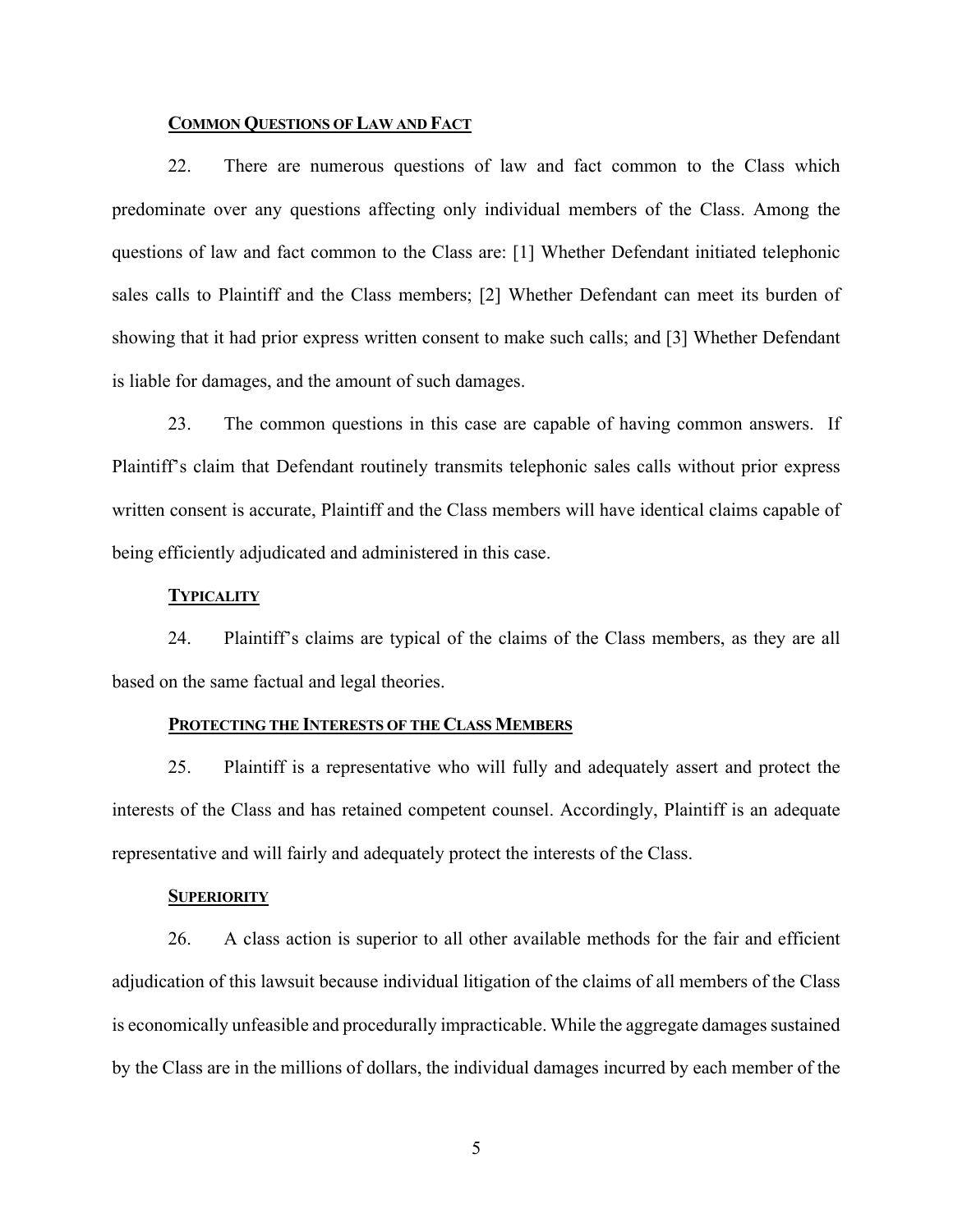Class resulting from Defendant's wrongful conduct are too small to warrant the expense of individual lawsuits. The likelihood of individual Class members prosecuting their own separate claims is remote, and, even if every member of the Class could afford individual litigation, the court system would be unduly burdened by individual litigation of such cases.

27. The prosecution of separate actions by members of the Class would create a risk of establishing inconsistent rulings and/or incompatible standards of conduct for Defendant. For example, one court might enjoin Defendant from performing the challenged acts, whereas another may not. Additionally, individual actions may be dispositive of the interests of the Class, although certain class members are not parties to such actions.

## **COUNT I VIOLATION OF FLA. STAT. § 501.059 (On Behalf of Plaintiff and the Class)**

28. Plaintiff re-alleges and incorporates the foregoing allegations as if fully set forth herein.

29. It is a violation of the FTSA to "make or knowingly allow a telephonic sales call to be made if such call involves an automated system for the selection or dialing of telephone numbers or the playing of a recorded message when a connection is completed to a number called without the prior express written consent of the called party." Fla. Stat.  $\S 501.059(8)(a)$ .

30. A "telephonic sales call" is defined as a "telephone call, text message, or voicemail transmission to a consumer for the purpose of soliciting a sale of any consumer goods or services, soliciting an extension of credit for consumer goods or services, or obtaining information that will or may be used for the direct solicitation of a sale of consumer goods or services or an extension of credit for such purposes." Fla. Stat.  $\S 501.059(1)(g)$ .

31. "Prior express written consent" means an agreement in writing that: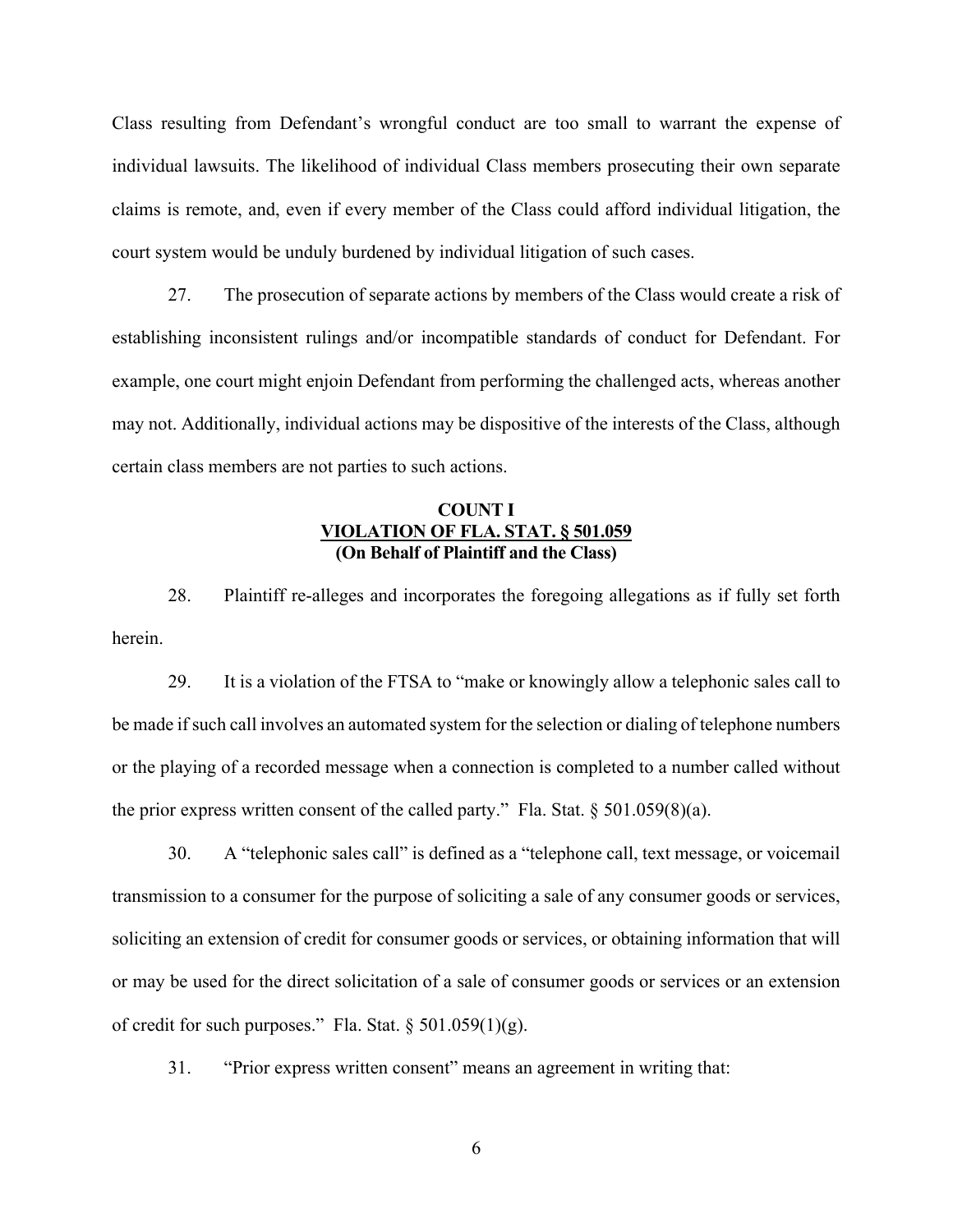- 1. Bears the signature of the called party;
- 2. Clearly authorizes the person making or allowing the placement of a telephonic sales call by telephone call, text message, or voicemail transmission to deliver or cause to be delivered to the called party a telephonic sales call using an automated system for the selection or dialing of telephone numbers, the playing of a recorded message when a connection is completed to a number called, or the transmission of a prerecorded voicemail;
- 3. Includes the telephone number to which the signatory authorizes a telephonic sales call to be delivered; and
- 4. Includes a clear and conspicuous disclosure informing the called party that:
	- a. By executing the agreement, the called party authorizes the person making or allowing the placement of a telephonic sales call to deliver or cause to be delivered a telephonic sales call to the called party using an automated system for the selection or dialing of telephone numbers or the playing of a recorded message when a connection is completed to a number called; and
	- b. He or she is not required to directly or indirectly sign the written agreement or to agree to enter into such an agreement as a condition of purchasing any property, goods, or services.

Fla. Stat. § 501.059(1)(g).

32. Defendant failed to secure prior express written consent from Plaintiff and the Class members.

33. In violation of the FTSA, Defendant made and/or knowingly allowed telephonic sales calls to be made to Plaintiff and the Class members without Plaintiff's and the Class members' prior express written consent.

34. Defendant made and/or knowingly allowed the telephonic sales calls to Plaintiff and the Class members to be made utilizing an automated system for the selection or dialing of telephone numbers.

35. As a result of Defendant's conduct, and pursuant to  $\S 501.059(10)(a)$  of the FTSA, Plaintiff and Class members were harmed and are each entitled to a minimum of \$500.00 in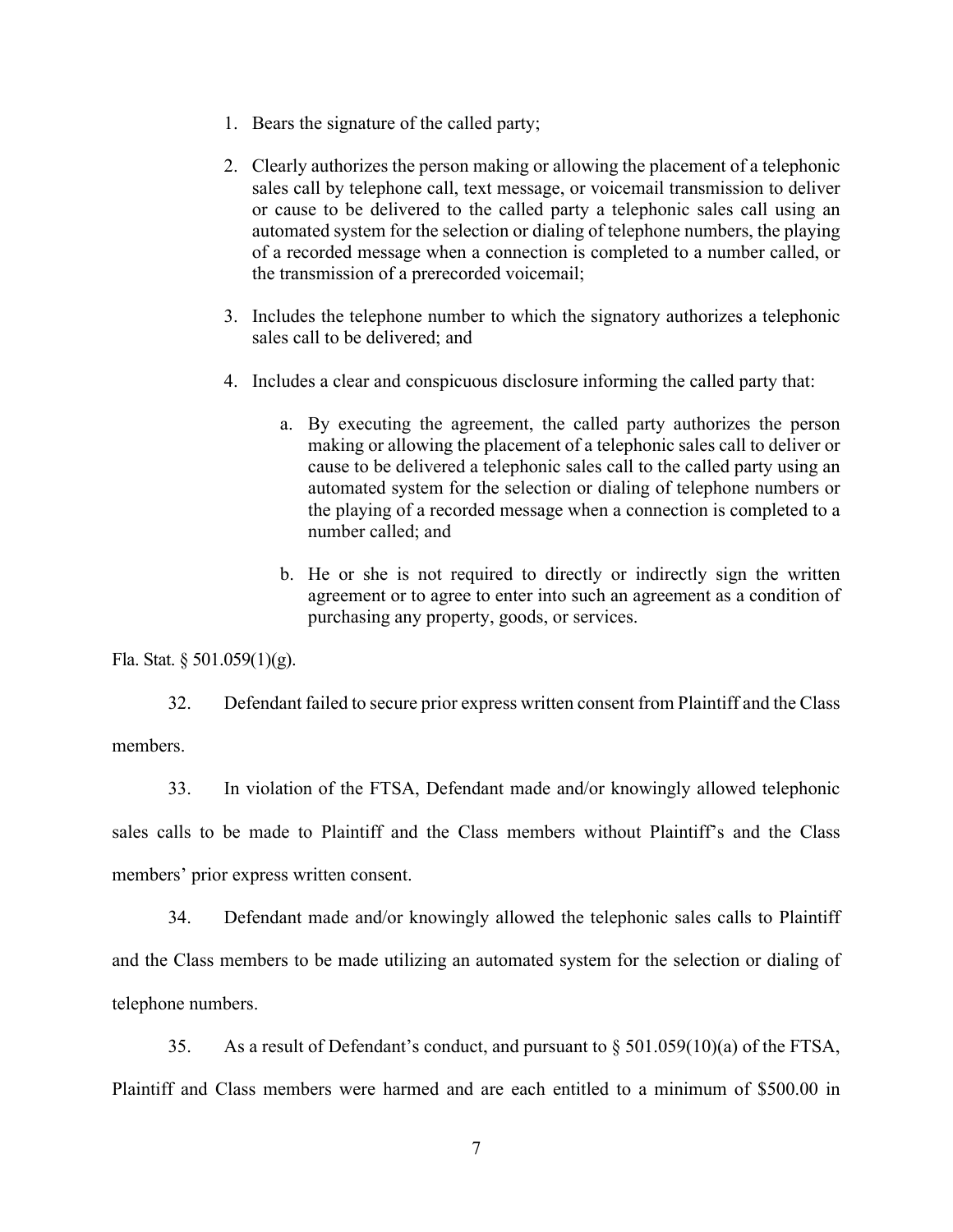damages for each violation. Plaintiff and the Class members are also entitled to an injunction against future calls. *Id*.

### **PRAYER FOR RELIEF**

**WHEREFORE**, Plaintiff, individually and on behalf of the Class, prays for the following relief:

- a) An order certifying this case as a class action on behalf of the Class as defined above, and appointing Plaintiff as the representative of the Class and Plaintiff's counsel as Class Counsel;
- b) An award of statutory damages for Plaintiff and each member of the Class;
- c) An order declaring that Defendant's actions, as set out above, violate the FTSA;
- d) An injunction requiring Defendant to cease all telephonic sales calls made without express written consent, and to otherwise protect the interests of the Class;
- e) Such further and other relief as the Court deems necessary.

### **JURY DEMAND**

Plaintiff, individually and on behalf of the Class, hereby demand a trial by jury.

## **DOCUMENT PRESERVATION DEMAND**

Plaintiff demands that Defendant take affirmative steps to preserve all records, lists, electronic databases or other itemization of telephone numbers associated with the communications or transmittal of the calls as alleged herein.

Dated: June 6, 2022

Respectfully Submitted,

# **SHAMIS & GENTILE P.A.**